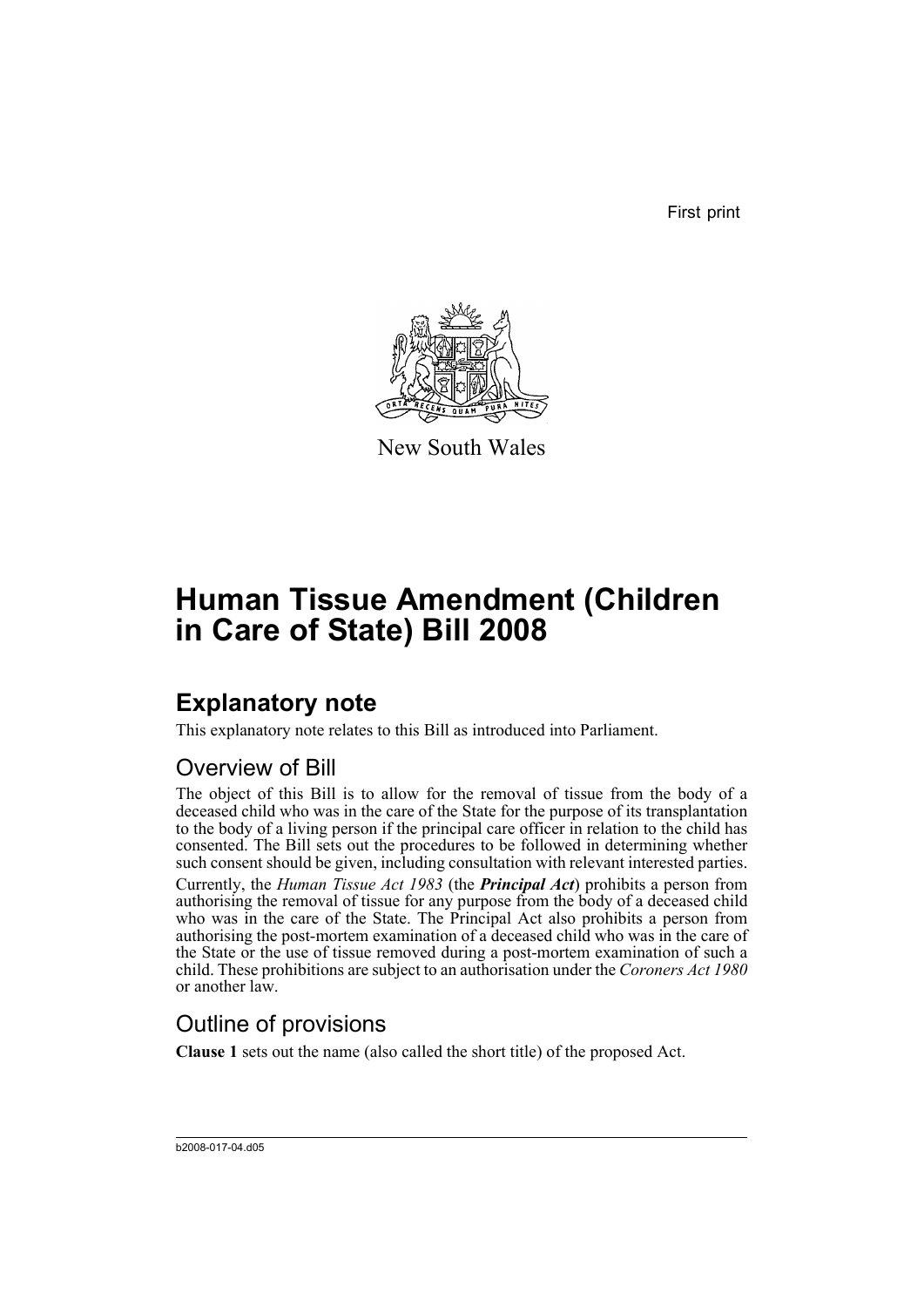Explanatory note

**Clause 2** provides for the commencement of the proposed Act on a day or days to be appointed by proclamation.

**Clause 3** is a formal provision that gives effect to the amendments to the *Human Tissue Act 1983* set out in Schedule 1.

**Clause 4** provides for the repeal of the proposed Act after all the amendments made by the proposed Act have commenced. Once the amendments have commenced the proposed Act will be spent and section 30 of the *Interpretation Act 1987* provides that the repeal of an amending Act does not affect the amendments made by that Act.

### **Schedule 1 Amendments**

Section 34A of the Principal Act currently prohibits a person from authorising the removal of tissue for any purpose from a deceased child who was in the care of the State, that is, where either the Minister for Community Services or the Director-General of the Department of Community Services has sole parental responsibility for the child. That section also prohibits the authorisation of a post-mortem examination and the use of tissue removed during a post-mortem examination in respect of such a child. The prohibitions are subject to anything done under the *Coroners Act 1980* or any other law.

**Schedule 1 [7]** amends section 34A of the Principal Act to enable a person to authorise the removal of tissue from the body of a deceased child who was in the care of the State only for the purpose of its transplantation to the body of a living person.

**Schedule 1 [3] and [5]** insert proposed sections 23A, and 24A and 24B, respectively, to provide for the authorisation process for the removal of tissue from the body of a deceased child who was in the care of the State. The proposed sections are consistent with the current requirements in respect of the removal of tissue from other deceased children, except in relation to who gives consent.

Proposed section 23A enables a designated officer for a hospital to authorise the removal of tissue from the body of a deceased child who was in the care of the State, and whose body is at or is brought to a hospital, for the purpose of its transplantation to the body of a living person. Such an authorisation may only be given if:

- (a) it appears that the deceased child had not (during his or her lifetime) objected to the removal of tissue from the child's body, and
- (b) the principal officer of a designated agency that has supervisory responsibility for the child under the *Children and Young Persons (Care and Protection) Act 1998* (the *principal care officer*) has consented to the removal.

Proposed section 24A enables a principal care officer for a deceased child who was in the care of the State, whose body is not at a hospital, to authorise the removal of tissue from the body of the deceased child for the purpose of its transplantation to the body of a living person.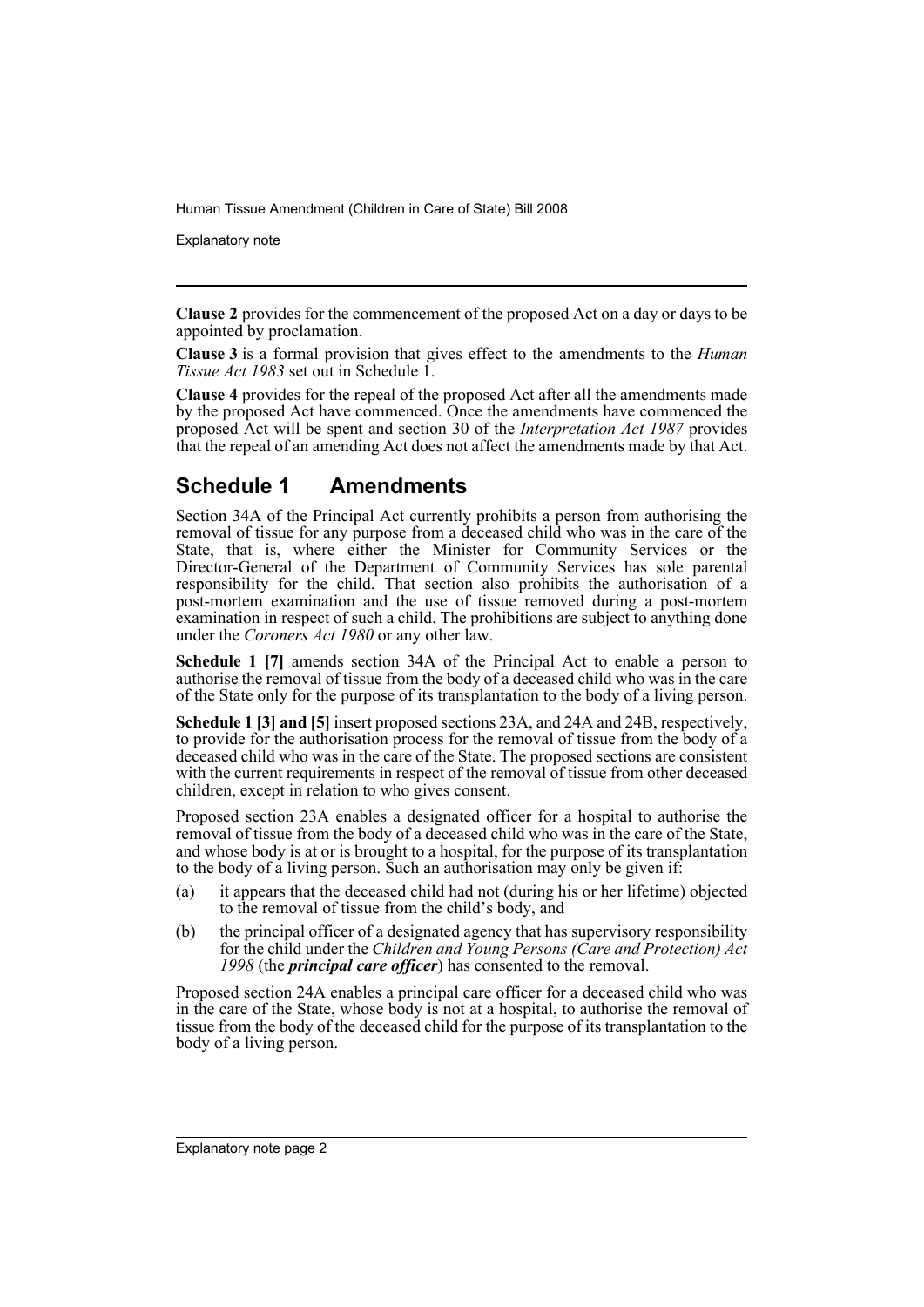Explanatory note

Proposed section 24B provides that a principal care officer may give a consent or grant an authority referred to above only if:

- (a) it appears that the deceased child had not (during his or her lifetime) objected to the removal of tissue from the child's body, and
- (b) the officer has used reasonable efforts to consult with such persons as the officer considers might be appropriate and, where the officer considers such a person's approval should be obtained, has obtained that approval.

**Schedule 1 [2], [4] and [6]** make consequential amendments.

**Schedule 1 [1]** inserts definitions into the Principal Act of a child *in the care of the State* (currently set out in section 34A) and *principal care officer*. **Schedule 1 [8]** makes a consequential amendment.

Schedule 1 [9] enables savings and transitional regulations to be made as a consequence of the proposed Act.

**Schedule 1 [10]** inserts a savings and transitional provision as a consequence of the enactment of the proposed Act to provide that the proposed amendments only apply in respect of the death of a child on or after the commencement of the amendments.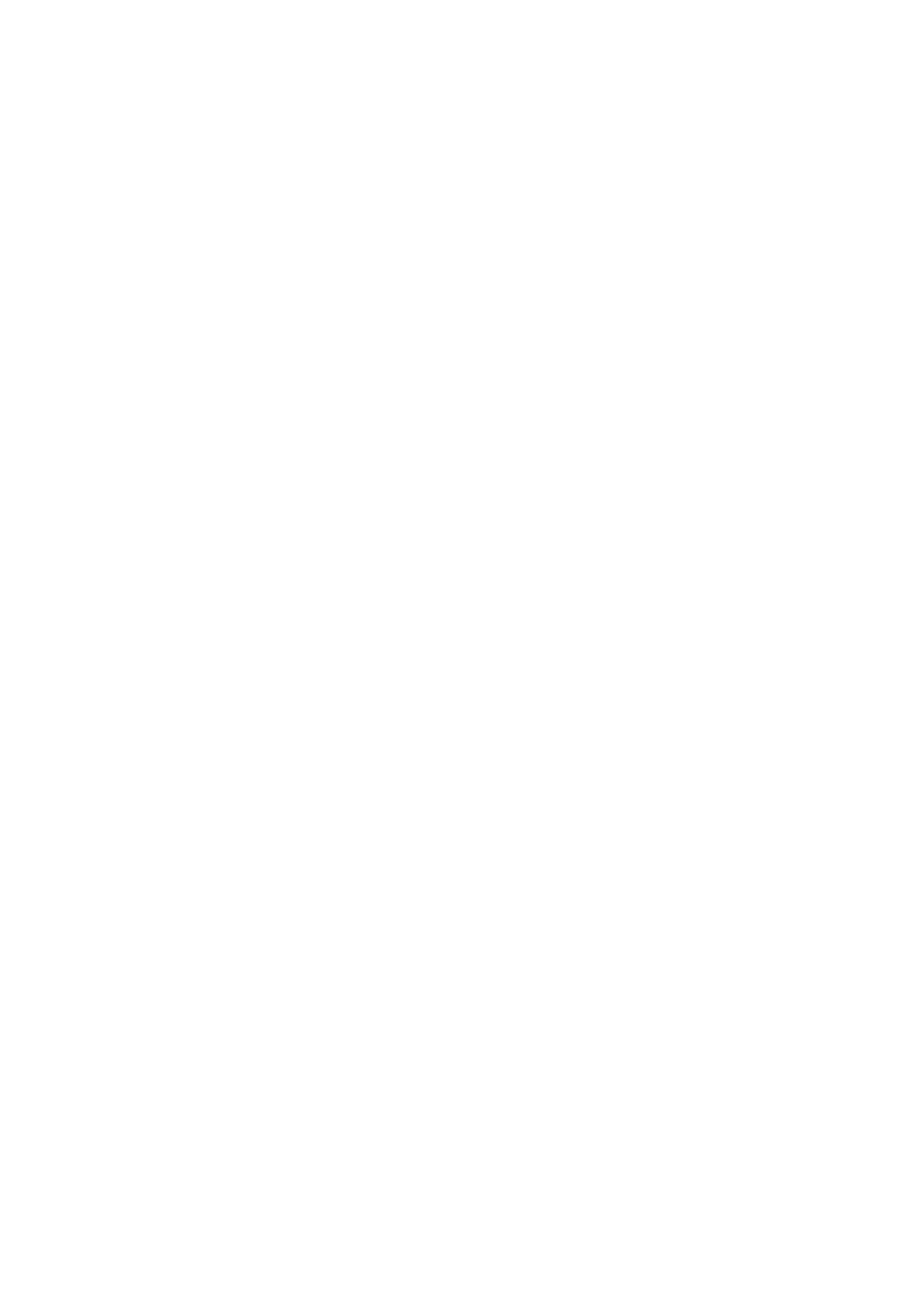First print



New South Wales

# **Human Tissue Amendment (Children in Care of State) Bill 2008**

## **Contents**

|    |                                           | Page |
|----|-------------------------------------------|------|
| 1. | Name of Act                               |      |
|    | Commencement                              | ົ    |
|    | Amendment of Human Tissue Act 1983 No 164 |      |
| 4  | Repeal of Act                             | ⌒    |
|    | Schedule 1 Amendments                     |      |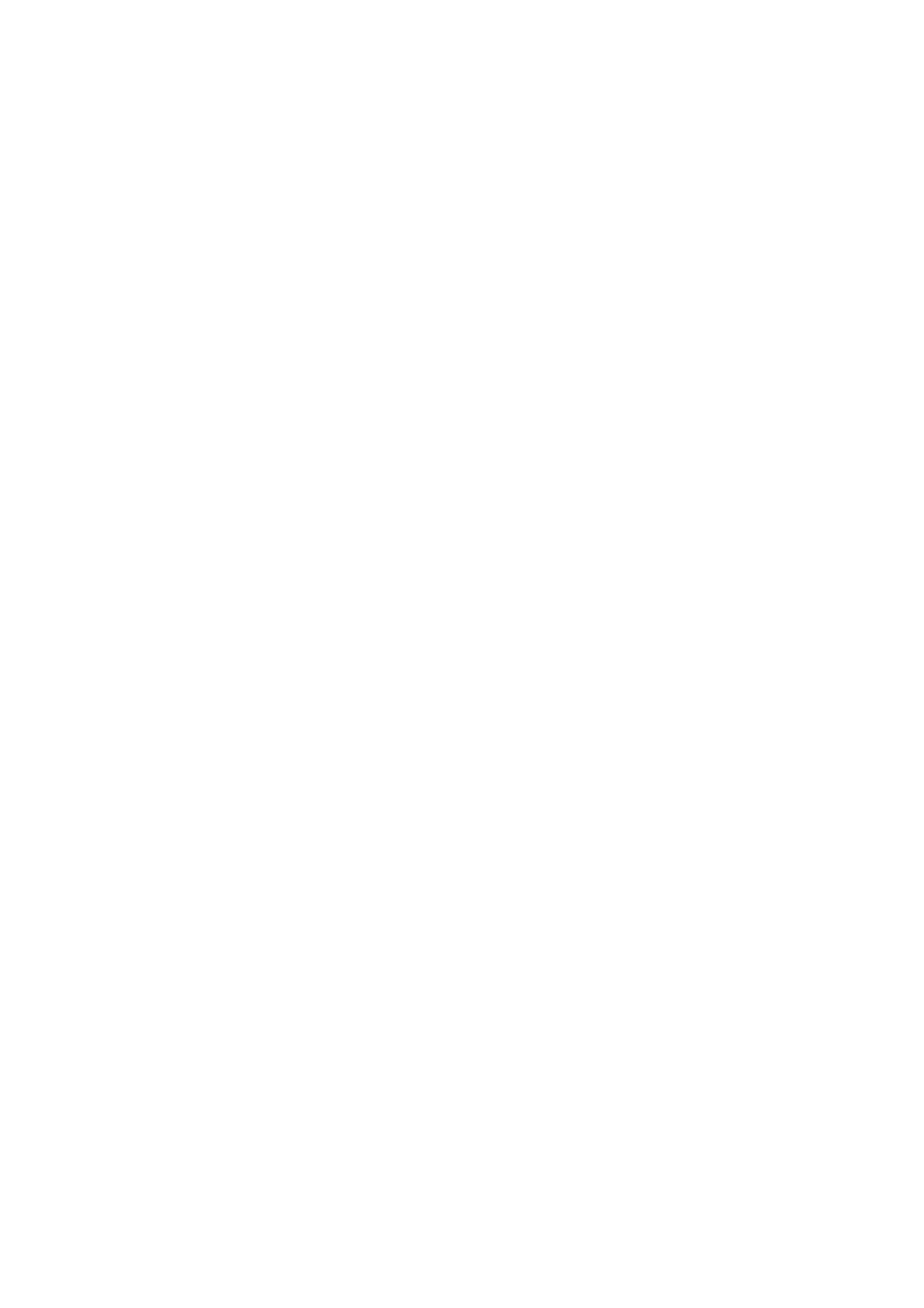

New South Wales

# **Human Tissue Amendment (Children in Care of State) Bill 2008**

No , 2008

### **A Bill for**

An Act to amend the *Human Tissue Act 1983* to make further provision for the removal of tissue from deceased children who were in the care of the State.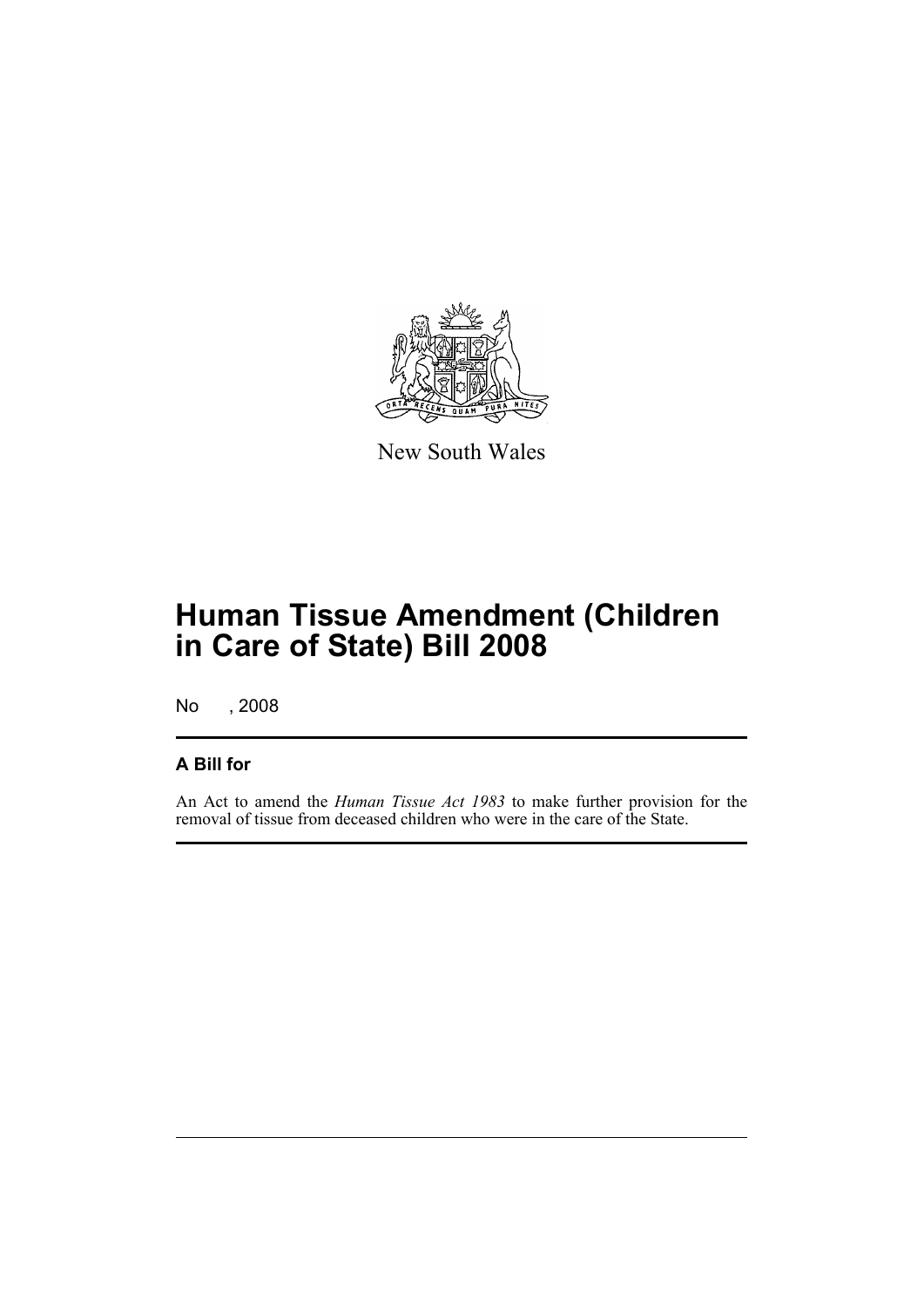<span id="page-7-3"></span><span id="page-7-2"></span><span id="page-7-1"></span><span id="page-7-0"></span>

|              |     | The Legislature of New South Wales enacts:                                                                                                                | 1                   |
|--------------|-----|-----------------------------------------------------------------------------------------------------------------------------------------------------------|---------------------|
| 1            |     | Name of Act                                                                                                                                               | $\overline{2}$      |
|              |     | This Act is the Human Tissue Amendment (Children in Care of State)<br>Act 2008.                                                                           | 3<br>$\overline{4}$ |
| $\mathbf{2}$ |     | <b>Commencement</b>                                                                                                                                       | 5                   |
|              |     | This Act commences on a day or days to be appointed by proclamation.                                                                                      | 6                   |
| 3            |     | Amendment of Human Tissue Act 1983 No 164                                                                                                                 | 7                   |
|              |     | The <i>Human Tissue Act 1983</i> is amended as set out in Schedule 1.                                                                                     | 8                   |
| 4            |     | <b>Repeal of Act</b>                                                                                                                                      | 9                   |
|              | (1) | This Act is repealed on the day following the day on which all of the<br>provisions of this Act have commenced.                                           | 10<br>11            |
|              | (2) | The repeal of this Act does not, because of the operation of section 30<br>of the <i>Interpretation Act 1987</i> , affect any amendment made by this Act. | 12<br>13            |
|              |     |                                                                                                                                                           |                     |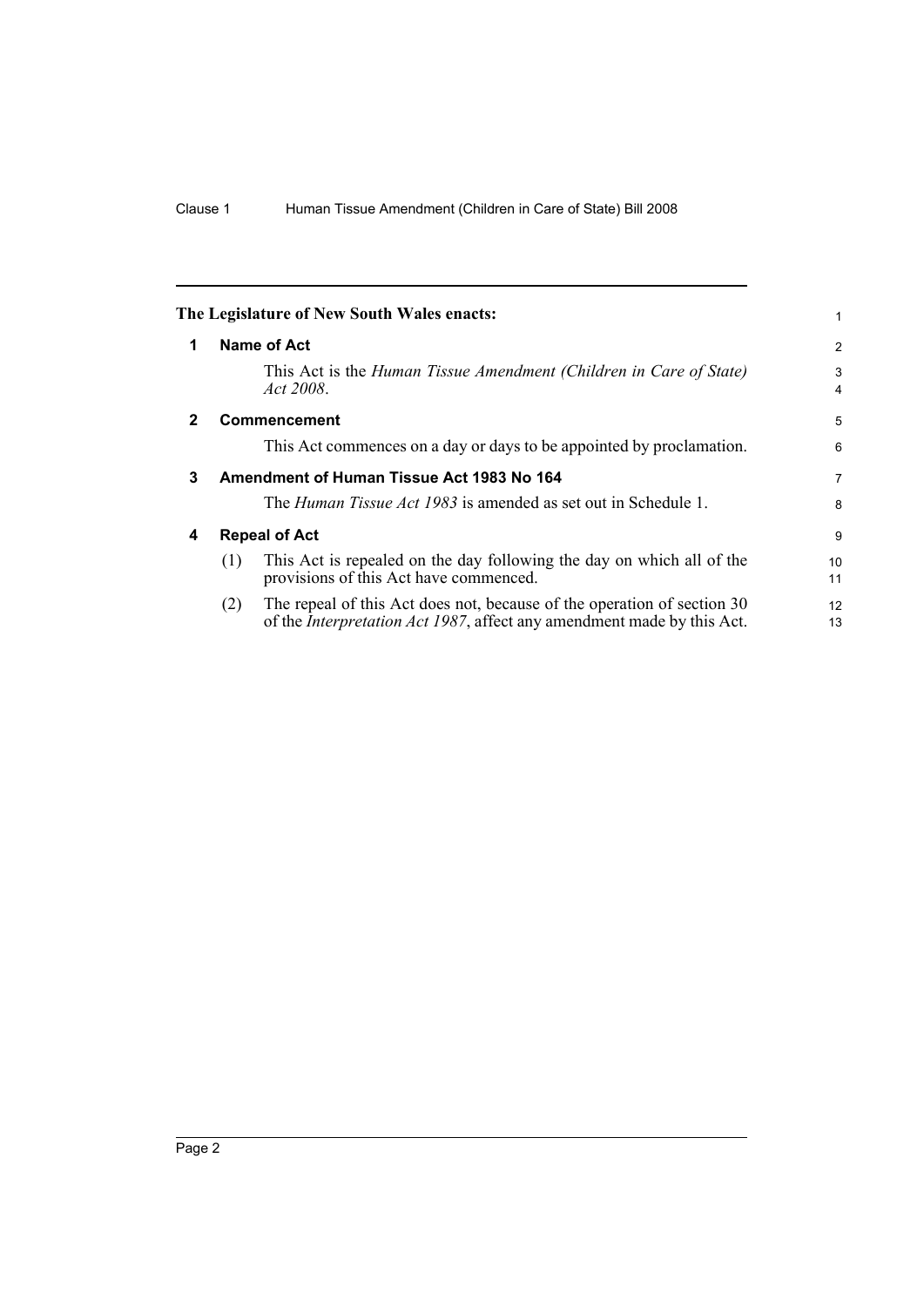Amendments Schedule 1

(Section 3)

1

2

## <span id="page-8-0"></span>**Schedule 1 Amendments**

| [1] |          |                    | <b>Section 4 Definitions</b>                                                                                                                                                                                                                                                                                 | 3                                   |
|-----|----------|--------------------|--------------------------------------------------------------------------------------------------------------------------------------------------------------------------------------------------------------------------------------------------------------------------------------------------------------|-------------------------------------|
|     |          |                    | Insert after section $4(6)$ :                                                                                                                                                                                                                                                                                | 4                                   |
|     |          | (7)                | For the purposes of this Act, a child is <i>in the care of the State</i> if:                                                                                                                                                                                                                                 | 5                                   |
|     |          |                    | a Minister administering the Children and Young Persons<br>(a)<br>(Care and Protection) Act 1998 has sole parental<br>responsibility in respect of the child (whether under that<br>Act or otherwise), or                                                                                                    | 6<br>$\overline{7}$<br>$\bf 8$<br>9 |
|     |          |                    | the Director-General under the Children and Young<br>(b)<br>Persons (Care and Protection) Act 1998 has sole parental<br>responsibility in respect of the child (whether under that<br>Act or otherwise).                                                                                                     | 10<br>11<br>12 <sup>2</sup><br>13   |
|     |          | (8)                | For the purposes of this Act, the <i>principal care officer</i> , in relation<br>to a child in the care of the State, means the principal officer of a<br>designated agency that has the supervisory responsibility for the<br>child under the Children and Young Persons (Care and<br>Protection) Act 1998. | 14<br>15<br>16<br>17<br>18          |
| [2] | hospital |                    | Section 23 Authority to remove tissue where body of deceased at a                                                                                                                                                                                                                                            | 19<br>20                            |
|     |          |                    | Insert after section $23(3)$ :                                                                                                                                                                                                                                                                               | 21                                  |
|     |          | (4)                | This section does not apply to a deceased child who, immediately<br>before his or her death, was in the care of the State.                                                                                                                                                                                   | 22<br>23                            |
| [3] |          | <b>Section 23A</b> |                                                                                                                                                                                                                                                                                                              | 24                                  |
|     |          |                    | Insert after section 23:                                                                                                                                                                                                                                                                                     | 25                                  |
|     | 23A      |                    | Authority to remove tissue where body of deceased child in care<br>of State at a hospital                                                                                                                                                                                                                    | 26<br>27                            |
|     |          |                    | If a designated officer for a hospital is satisfied, after making<br>such inquiries as are reasonable in the circumstances in relation<br>to a child in the care of the State who has died in the hospital or<br>whose dead body has been brought into the hospital, that:                                   | 28<br>29<br>30<br>31                |
|     |          |                    | the deceased child had not, during the child's lifetime,<br>(a)<br>expressed an objection to the removal of tissue from the<br>child's body for the purpose of its transplantation to the<br>body of a living person, and                                                                                    | 32<br>33<br>34<br>35                |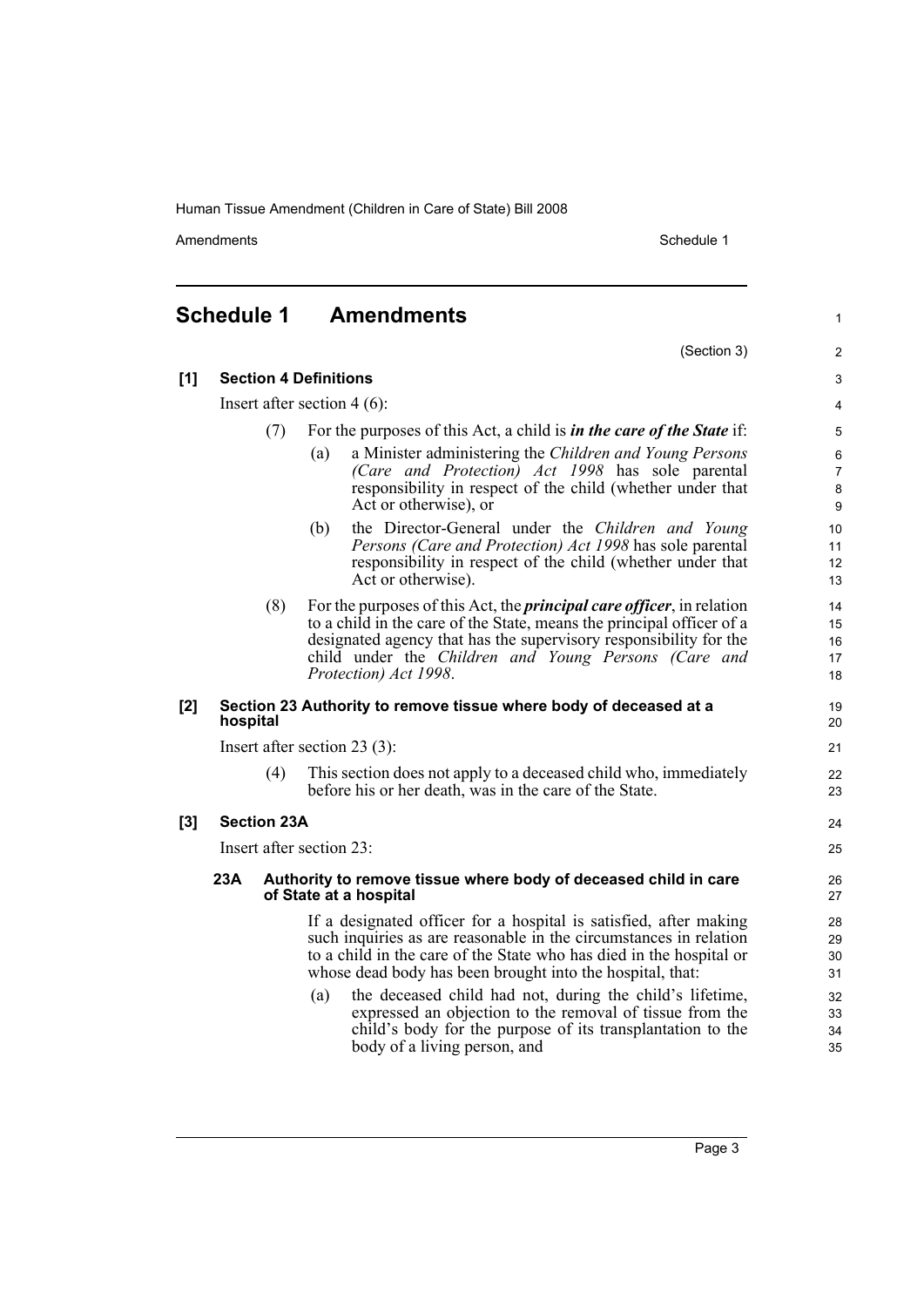Schedule 1 Amendments

|     |          |     | the principal care officer for the child has given his or her<br>(b)<br>consent in writing, or in any other manner prescribed by<br>the regulations, to the removal of tissue from the child's<br>body for the purpose of its transplantation to the body of a<br>living person,<br>the designated officer may, by instrument in writing, authorise<br>the removal of tissue from the deceased child's body for the<br>purpose of its transplantation to the body of a living person in<br>accordance with the terms and any conditions of the consent<br>referred to in paragraph (b). | 1<br>$\overline{c}$<br>3<br>4<br>5<br>6<br>$\overline{7}$<br>8<br>9<br>10 |
|-----|----------|-----|-----------------------------------------------------------------------------------------------------------------------------------------------------------------------------------------------------------------------------------------------------------------------------------------------------------------------------------------------------------------------------------------------------------------------------------------------------------------------------------------------------------------------------------------------------------------------------------------|---------------------------------------------------------------------------|
| [4] | hospital |     | Section 24 Authority to remove tissue where body of deceased not at a                                                                                                                                                                                                                                                                                                                                                                                                                                                                                                                   | 11<br>12                                                                  |
|     |          |     | Insert after section 24 $(4)$ :                                                                                                                                                                                                                                                                                                                                                                                                                                                                                                                                                         | 13                                                                        |
|     |          | (5) | This section does not apply to a deceased child who, immediately<br>before his or her death, was in the care of the State.                                                                                                                                                                                                                                                                                                                                                                                                                                                              | 14<br>15                                                                  |
| [5] |          |     | Sections 24A and 24B                                                                                                                                                                                                                                                                                                                                                                                                                                                                                                                                                                    | 16                                                                        |
|     |          |     | Insert after section $24$ :                                                                                                                                                                                                                                                                                                                                                                                                                                                                                                                                                             | 17                                                                        |
|     | 24A      |     | Authority to remove tissue where body of deceased child in care<br>of State not at a hospital                                                                                                                                                                                                                                                                                                                                                                                                                                                                                           | 18<br>19                                                                  |
|     |          |     | If the body of a deceased child who, immediately before his or<br>her death, was in the care of the State, is at a place other than a<br>hospital, the principal care officer for the child may, by<br>instrument in writing or in any other manner prescribed by the<br>regulations, authorise the removal of tissue from the deceased<br>child's body for the purpose of its transplantation to the body of<br>a living person.                                                                                                                                                       | 20<br>21<br>22<br>23<br>24<br>25<br>26                                    |
|     | 24B      |     | Consent and authorisation of principal care officer                                                                                                                                                                                                                                                                                                                                                                                                                                                                                                                                     | 27                                                                        |
|     |          | (1) | A principal care officer must not give consent under section 23A<br>or grant an authority under section 24A if:                                                                                                                                                                                                                                                                                                                                                                                                                                                                         | 28<br>29                                                                  |
|     |          |     | it appears to the officer, after making such inquiries as are<br>(a)<br>reasonable in the circumstances, that the deceased child<br>had, during the child's lifetime, expressed an objection to<br>the removal of tissue from the child's body and had not<br>withdrawn that objection, or                                                                                                                                                                                                                                                                                              | 30<br>31<br>32<br>33<br>34                                                |
|     |          |     | the officer has not undertaken the consultation and<br>(b)<br>obtained the approvals required by the following<br>subsections.                                                                                                                                                                                                                                                                                                                                                                                                                                                          | 35<br>36<br>37                                                            |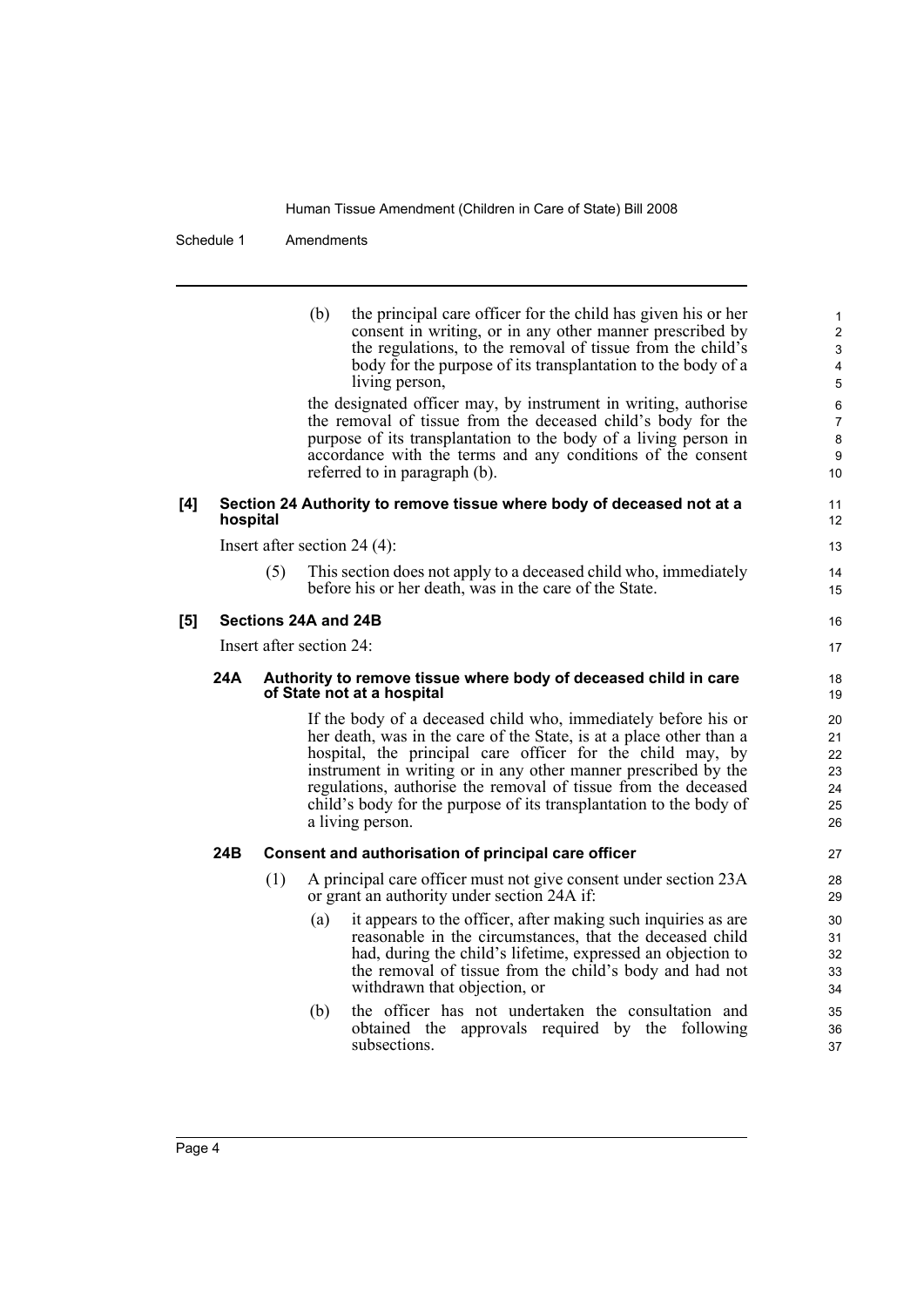Amendments Schedule 1

|     | (2)                                                                            | Before determining whether or not to give consent under section<br>23A or grant an authority under section 24A, the principal care<br>officer is to use reasonable efforts to consult with such persons as<br>the officer considers might be appropriate.                   | $\mathbf{1}$<br>$\boldsymbol{2}$<br>3<br>4 |
|-----|--------------------------------------------------------------------------------|-----------------------------------------------------------------------------------------------------------------------------------------------------------------------------------------------------------------------------------------------------------------------------|--------------------------------------------|
|     | (3)                                                                            | If any of the persons consulted is a person whose approval the<br>principal care officer considers should be obtained before<br>consent is given or an authority is granted, the officer must not<br>give consent or grant an authority unless that person approves.        | 5<br>6<br>$\overline{7}$<br>8              |
|     | (4)                                                                            | The principal care officer may determine that more than one<br>person's approval is required under subsection (3).                                                                                                                                                          | 9<br>10                                    |
| [6] |                                                                                | <b>Section 25 Consent by coroner</b>                                                                                                                                                                                                                                        | 11                                         |
|     |                                                                                | Omit "or a senior available next of kin" from section 25 (2).                                                                                                                                                                                                               | 12                                         |
|     | Insert instead ", a senior available next of kin or a principal care officer". |                                                                                                                                                                                                                                                                             |                                            |
| [7] | <b>State</b>                                                                   | Section 34A Authority not to be given in respect of child in care of the                                                                                                                                                                                                    | 14<br>15                                   |
|     |                                                                                | Omit section 34A (1) (a). Insert instead:                                                                                                                                                                                                                                   | 16                                         |
|     |                                                                                | authorise the removal of tissue from the body of a deceased<br>(a)<br>child for any purpose (other than for the purpose of its<br>transplantation to the body of a living person) if the child<br>was, immediately before his or her death, in the care of the<br>State, or | 17<br>18<br>19<br>20<br>21                 |
| [8] | Section 34A (4)                                                                |                                                                                                                                                                                                                                                                             | 22                                         |
|     | Omit the subsection.                                                           |                                                                                                                                                                                                                                                                             | 23                                         |
| [9] |                                                                                | Schedule 1 Savings, transitional and other provisions                                                                                                                                                                                                                       | 24                                         |
|     |                                                                                | Insert at the end of clause $1(1)$ :                                                                                                                                                                                                                                        | 25                                         |
|     |                                                                                | Human Tissue Amendment (Children in Care of State) Act 2008                                                                                                                                                                                                                 | 26                                         |